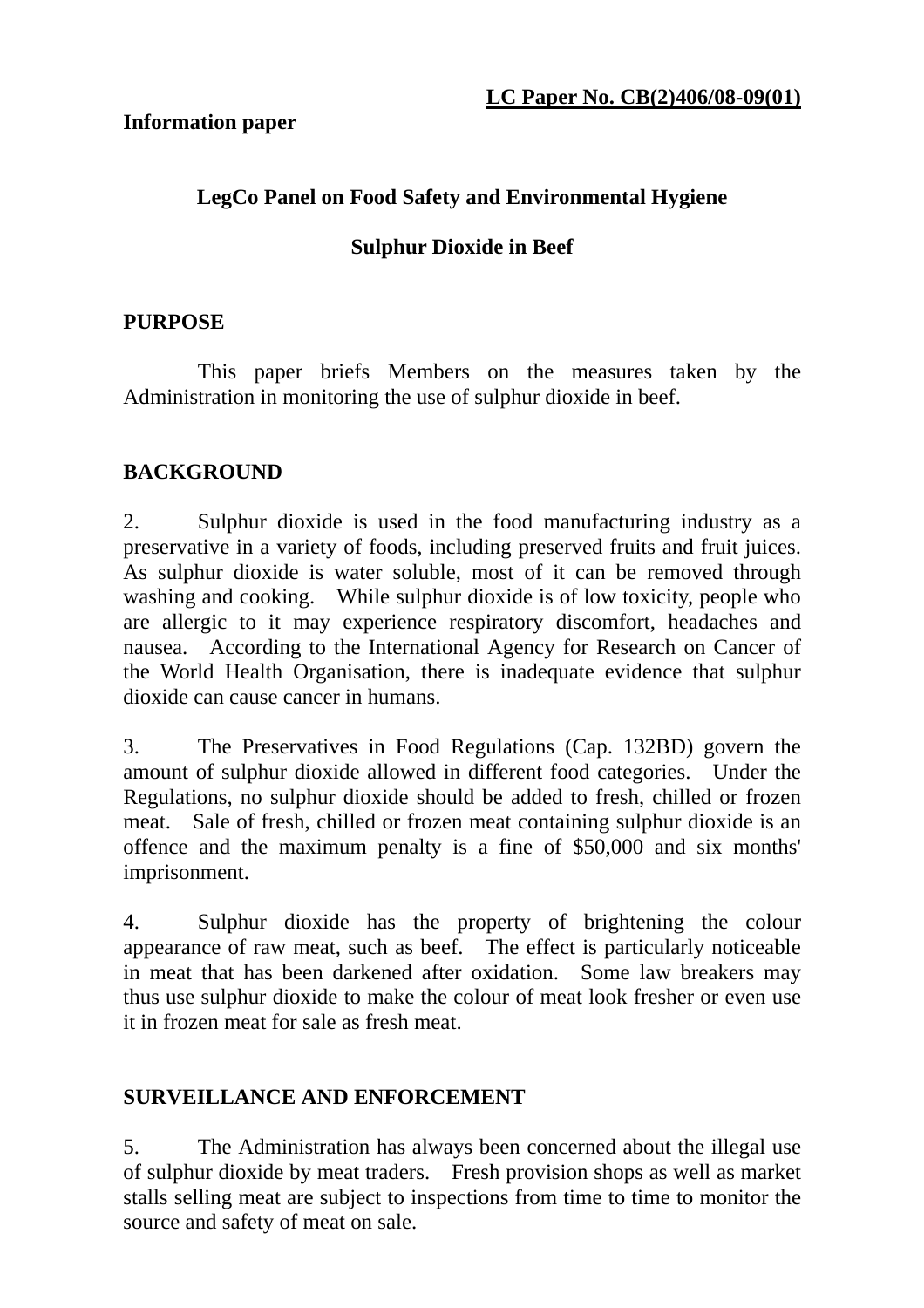6. The Food and Environmental Hygiene Department (FEHD)'s Food Surveillance Programme is designed to control and prevent food hazards. Samples are taken at import, wholesale and retail levels for microbiological and chemical testing. Microbiological testing covers both bacteria and viruses, while chemical testing includes natural toxins, food additives and contaminants. To be in line with the international trend of putting more focus on target-based surveillance, the FEHD has started to adopt a three-tier approach to food surveillance consisting of routine food surveillance, targeted food surveillance and seasonal food surveillance since 2007. In 2007, over 64 000 food samples were tested under the Food Surveillance Programme and the satisfactory rate is over 99%.

7. The Food Surveillance Programme covers sample testing of meat from retail outlets for sulphur dioxide. In the most recent routine food surveillance conducted in September and October 2008, about 15 600 food samples were tested and some of the samples were tested for preservatives. The results have been announced in end November 2008. Four samples of fresh beef and one sample of fresh pork were found to contain sulphur dioxide, at levels ranging from 79 ppm to 2 400 ppm. Apart from including the testing of sulphur dioxide in meat in the routine surveillance programme, targeted surveillance projects focusing on this specific issue were also conducted in the past two years. The latest targeted surveillance for assessing the use of sulphur dioxide in meat was conducted from July to September 2008, with the results announced in early October 2008. In the exercise, some 290 pork and beef samples were collected for tests, among which 15 beef and four pork samples were found to contain sulphur dioxide, at levels ranging from 10 ppm to 2 100 ppm.

8. While sulphur dioxide is detected in some of the samples in the past three years, based on the levels detected, normal consumption should not lead to immediate adverse health effects in non-allergenic individuals. The FEHD took follow-up action regarding all the unsatisfactory results, including testing further samples, issuing warning letters to the shop operators concerned, and taking out prosecutions. The prosecution figures in relation to the use of sulphur dioxide in meat for the past three years are as follows -

| Year                | <b>No. of Prosecutions</b>       |
|---------------------|----------------------------------|
| 2006                | 12 (with 7 cases involving beef) |
| 2007                | 13 (with 9 cases involving beef) |
| $2008$ (Jan – Sept) | 10 (with 8 cases involving beef) |